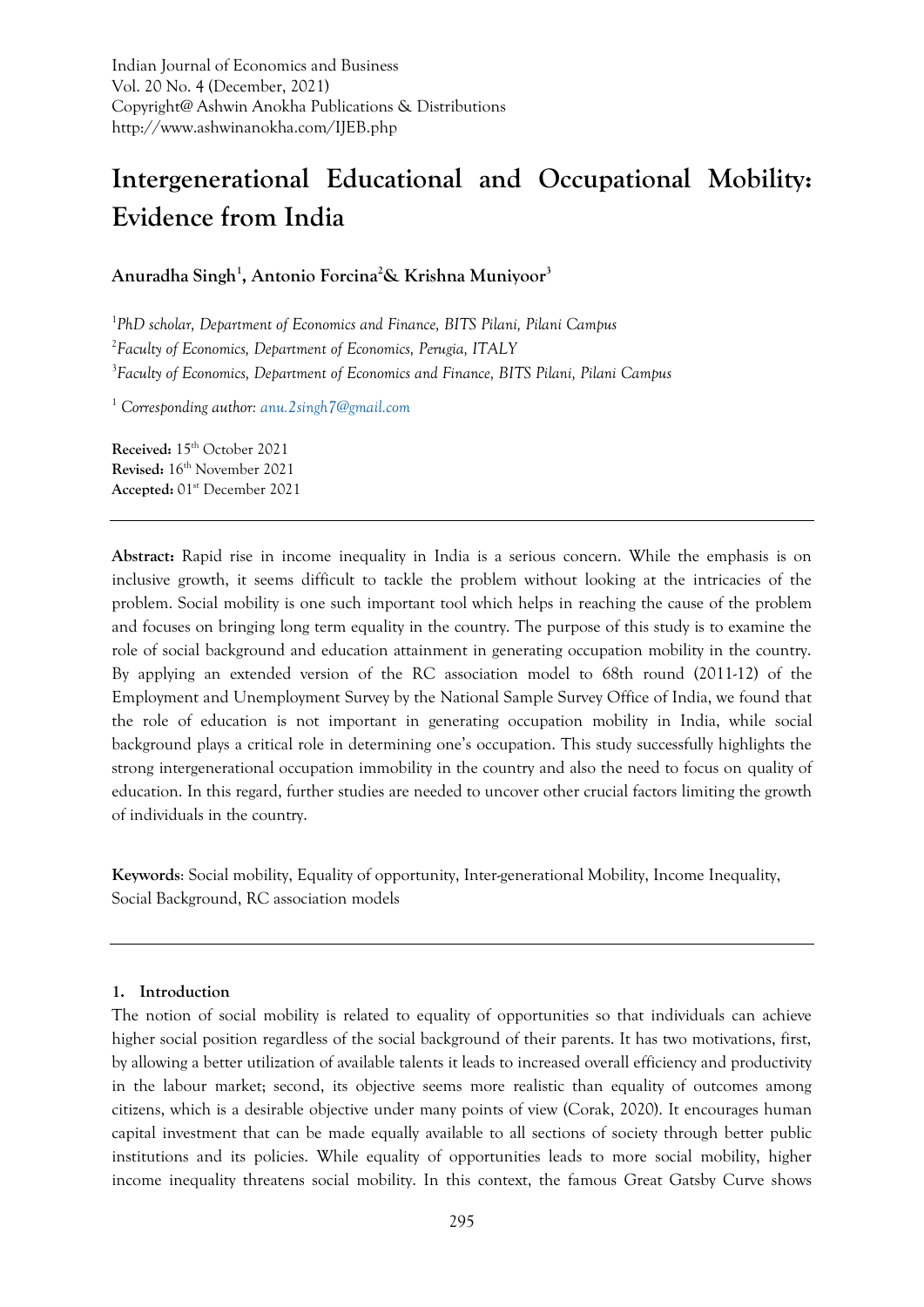negative cross-country relationship between income inequality and inter-generational mobility mentioned in Corak (2013); which suggests that inequality skews opportunity and lowers intergenerational mobility.

In ancient India, education, skills and occupation were determined by the caste of a person, thus there was not much freedom for moving between different levels of society (Deshpande, 2010). Although, since 1950, the emphasis was on abolishing the caste structure and providing equal opportunities to all, but strong limitations still exist in the country's occupational structure as shown by Reddy (2015). Within the same period, the country has experienced a substantial increase in income inequality, which can be proved by the fact that the share of the top ten percent income group in national income is increasing and the share of middle 40 percent and lower 50 percent income groups is decreasing (Chancel & Piketty, 2019). Interestingly, during this period, the country has also experienced rapid economic growth. In this regard, Aiyar and Ebeke (2020) concludes that the low level of inter-generational mobility may be the cause why high economic growth coexists with rising income inequality.

If we consider this to be a meaningful explanation in the case of India, then it wouldbe interesting to study more in depth of occupational intergenerational mobility to get a better understanding about the current situation in the country. As education is considered to be directly associated with occupation, if we take education and occupation together, it is possible to realize whether education supports occupational mobility. If it is not supported with the attainment of education, then a conclusion can be drawn about the direct transmission of occupation which mostly goes against the idea of equality of opportunities. Thus, social mobility in this study includes measurement of occupational inter-generational mobility as in Erikson and Goldthorpe (2002) and social background is measured by the occupation of the individual's parent.

In this regard, the present study attempts to examine the three-principal study questions in the area of social mobility which are: (i) Do mostly sons of fathers with high level of occupation get higher education? (ii) Do mostly sons with higher education enter a higher level of occupation? (iii) on the whole, how strong is the association between the occupation of fathers and sons? The purpose of this paper is to look at the current occupational immobility by associating it with educational attainment and social background. So, this investigation is based on the assumption that occupational mobility depends on educational attainment and social background. We use 68th round of NSSO data for our study, which has been extensively used to study intergenerational mobility. By using an extended version of the Row-Column (RC) association models, which has hardly been applied before within the mobility field, we expect to complement the existing literature.

We find that the association of an individual's social background with his education is moderate, while this relationship is quite strong with occupation. This is because, according to our results, education does not seem to play a huge role in deciding one's occupation in India. These findings are consistent with existing literature and it emphasizes the lack of quality education in the country. The rest of the paper is organized as follows: section 2 reviews the existing literature on intergenerational education and occupational mobility, section 3 deals with description of the data and socio-economic characteristics of the working sample, section 4 discusses association method and section 5 presents results and its analysis followed by the discussion and conclusions in section6.

#### **2. Studies on inter-generational occupation mobility and education attainment**

The first area of study relevant for this paper is human capital theory which was developed by Becker and Mincer and focuses on parents' decision to invest in children's education and its impact on their income and occupation levels (Becker & Tomes, 1979). Parents investing on the education of their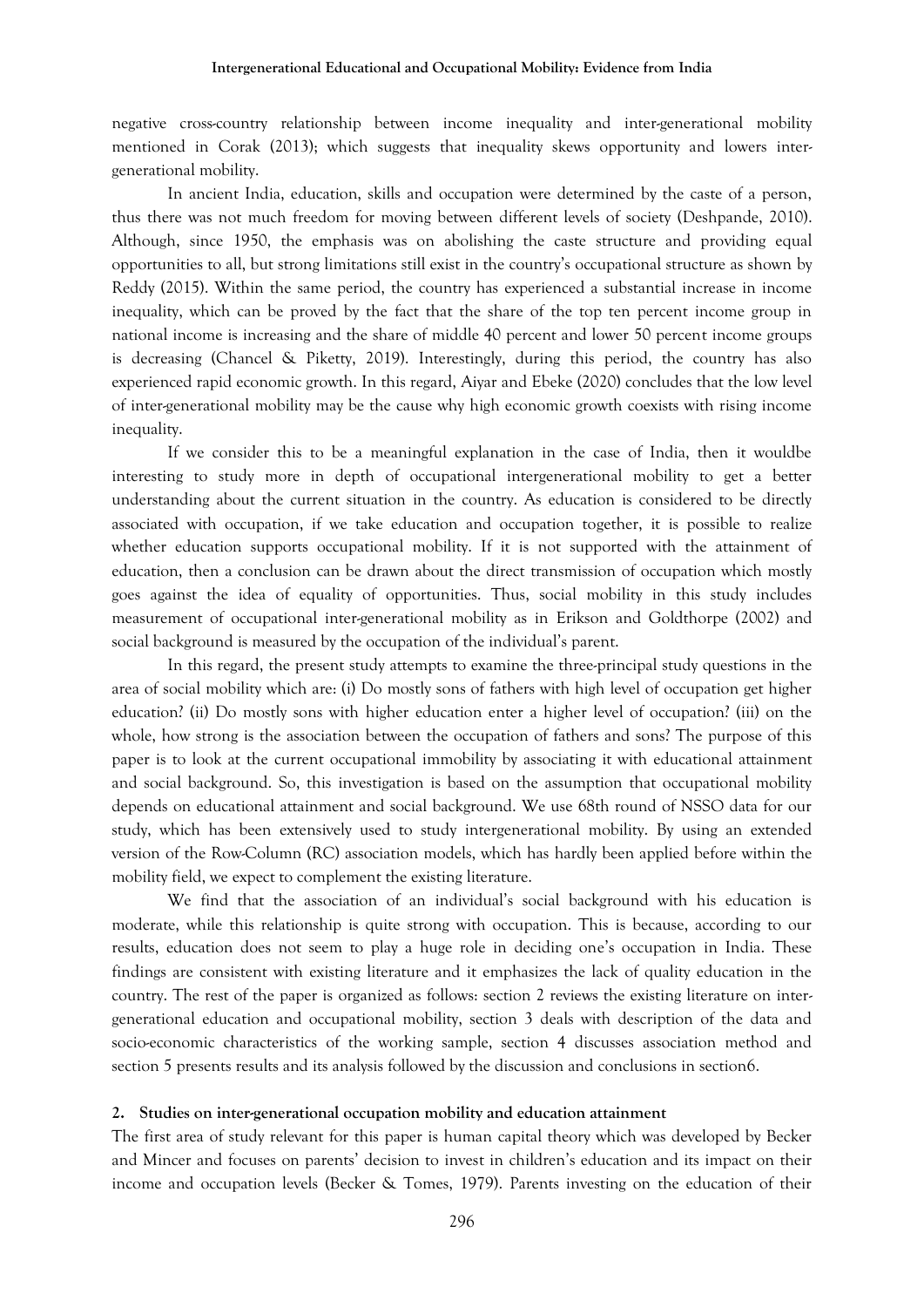children may be seen as a way to affect the occupation they may obtain by investing to provide them with better skills and knowledge.

Status attainment theory focuses on additional factors, above and beyond the level of schooling, by which parents transfer, by family interactions, life styles and other advantages to their children that persist throughout life, including prospective adult wage advantages (Haveman et al., 1995). It may work by direct transfer of benefits from parents to their children if, for example, the son of a father with abetter profession may get the same occupation due to family ties.

Next, Weber's concept of social closure discusses how "social collectives seek to achieve maximum rewards by limiting access to resources and opportunities to a limited circle of eligible" (Parkin, 1979). For example, in order to get admission in good universities, if a person needs certain qualities, which are generally available among children from affluent backgrounds, then it will prove to be an obstacle for children with less fortunate background to get admission in such universities (Fishkin, 2012).

Concerning empirical studies, we now review some applications with reference to the situation in India. Using National Election Study (NES) data of 1996,Kumar et al. (2002) described occupation mobility in terms of origin and destination. They found that 90 percent of the people in farming came from farming background which may be due to transfer of land from father to his son. Salary class (which usually consists of white collar and skilled occupations), apparently reach their position starting from fathers of diverse backgrounds. Also, 68 percent individuals from unskilled background remain unskilled.

Along the same line, Motiram and Singh, (2012)using the first round of India Human Development Survey of India (IHDS-1), showed that mostly the sons of unskilled and low paid fathers remain in the same occupation. Another study on education and occupation inter-generational mobility using National Sample Survey Office (NSSO) rounds from 1983 to 2005 has shown convergence in rates of conditional probabilities of education mobility among non-SC/STs and SC/STs caste groups (Hnatkovska et al., 2013), which suggests that differences in rates of mobility between these two groups have reduced, however, when it comes to occupational mobility, stagnation still exists which is due to factors other than caste. The Scheduled Castes (SCs) and Scheduled Tribes (STs) are among the most disadvantaged socio-economic groups in India. Hnatkovska et al. (2013) used median wages to classify occupations, and EUS data usually has many missing values in wages and incomes, mainly for selfemployed farmers whose proportion is large in rural India. Next, they kept grandfather and father in the same generation and the child and the grand-child together in the next generation which is usually not appropriate when we want to explore the mobility between adjacent generations. Further, they used regression and transition matrices to measure the education and occupation mobility. The pro bit regression, on the one hand, does not take into account the distance between the occupations of the father and son and only observes whether the son leaves the father occupation and the transition matrix only shows the distribution pattern.

Reddy (2015) measures changes in the occupational mobility using the same data up to the year 2011-12. In this, the author suggested, there exists less occupational inter-generational mobility in India, especially among the SCs and STs. We note that the method used in the above study is complex, involving few steps that can be avoided if using log linear or related interactions which are not affected by changes in the marginal distributions. It is useful to mention that the interaction parameters in the RC model are not affected by the marginal distribution, so there is no need of standardizing the mobility tables required to have the same occupational distributions as in Reddy (2015).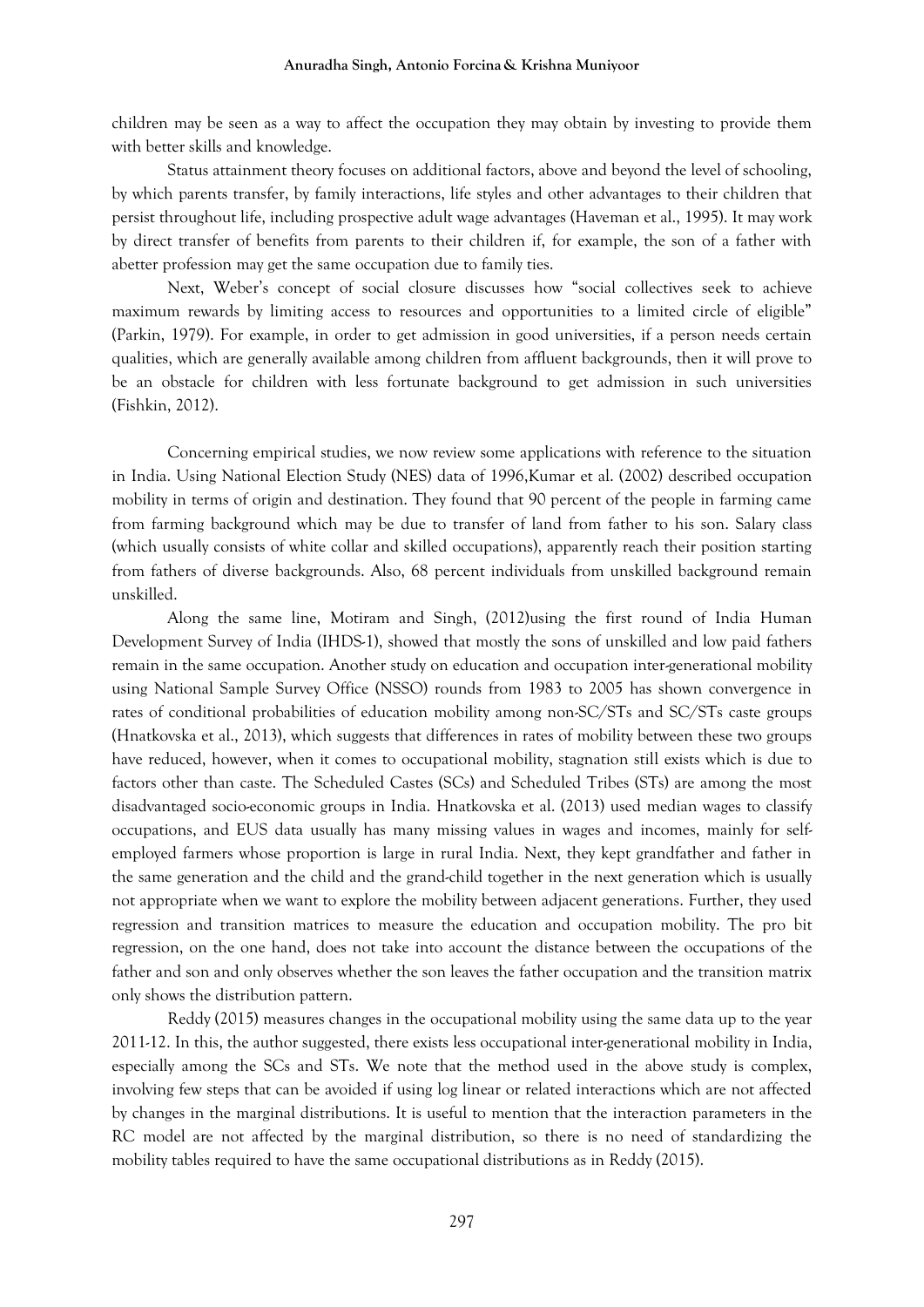With regard to education mobility, Kishan (2018), by looking at the correlation between father and sons' years of schooling, suggest education mobility. On the same line, Ray and Majumder (2010), using the 1993 and 2004 NSSO rounds, suggested less mobility for both occupation and education, with occupational mobility being less than education mobility. Next, Azam (2015), using the first round of the IHDS data, estimated average inter-generational correlation for India at 0.523 which is higher than the average global correlation of 0.420. Also, they suggested strong association between expenditure on education with the estimated inter-generational mobility in education attainment.

Mueller (2000) compared association between occupation and education mobility between the United States and Germany using the International Social Survey of Program (ISSP) 1987 for Germany and General Social Survey 1994 for the US. The author finds that social origin has a strong tie with education attainment which is associated with later access to occupation opportunities. For instance, higher education has strong ties with white-collar occupations. In comparison, Germany has been shown to have more mobility than the United States. Meyer et al. (1979), compared occupation and education mobility between Polish men and American men using regression analysis on the 1972 and 1976 survey data sets. They also suggested that the type of school determines occupational attainment. Further, Carnevale et al. (2011) used the American Community Survey 2007-09 to predict higher education opens up access to higher paid jobs through the use of synthetic estimates of work life earnings. Finally, we were unable to find much studies on the association of education with occupation mobility in the Indian context. In addition, the use of RC models has been more recent in this area through the use of mobility tables, which we expect will strengthen the existing literature.

### **3. Description of the data**

The data used in this study come from the 68th round (2011-12) of the Employment and Unemployment Survey (EUS) conducted by the National Sample Survey (NSS) of India. The EUS provides primary source of data for various indicators of labour force at state and national level. It follows a stratified multi-stage sample design and includes a sample of around 100,000 households covering almost all geographical regions of the country. It is the largest data gathering information on almost every social and economic aspect at the individual and household level since 1983 in India. It contains information about education in 13 broad categories ranging from not literate to graduate and above and occupation levels are classified according to the national classification of occupations (NCO-2004) four- digit occupation codes. The basis of divisions in the occupational structure is based on the skills required to perform the functions and duties of an occupation.

Initially we arranged the education categories into six groups: not literate, without formal schooling, primary, secondary, higher secondary or diploma certificate, and graduate and above that ranged from 1 to 6, respectively. However, because the proportion of sons in the second category of education is less than 0.2 percent in our sample, we decided to merge categories 1 and 2, thus, in the analysis, education is taken as having 5 categories. We categorized occupation codes into four categories as unskilled, farming, skilled/semi-skilled and white collar respectively by following the NCO singledigit occupation codes of Labour and Employment (2004)and Reddy (2015) occupational structure. It is worth noting that there is no uniformity in selecting the framework of occupational structure as literature exists with different structural frameworks by different authors in the context of the same country. Here, the unskilled occupation includes labours from agriculture and fisheries, mining and construction activities. The farming business includes market oriented skilled and subsistence agriculture and fishery workers. Skilled and semi-skilled occupations include office clerks, service workers, sales workers, craft-related trades workers, plant and machine operators, and assemblers. White collar occupations include legislators, managers, and professionals.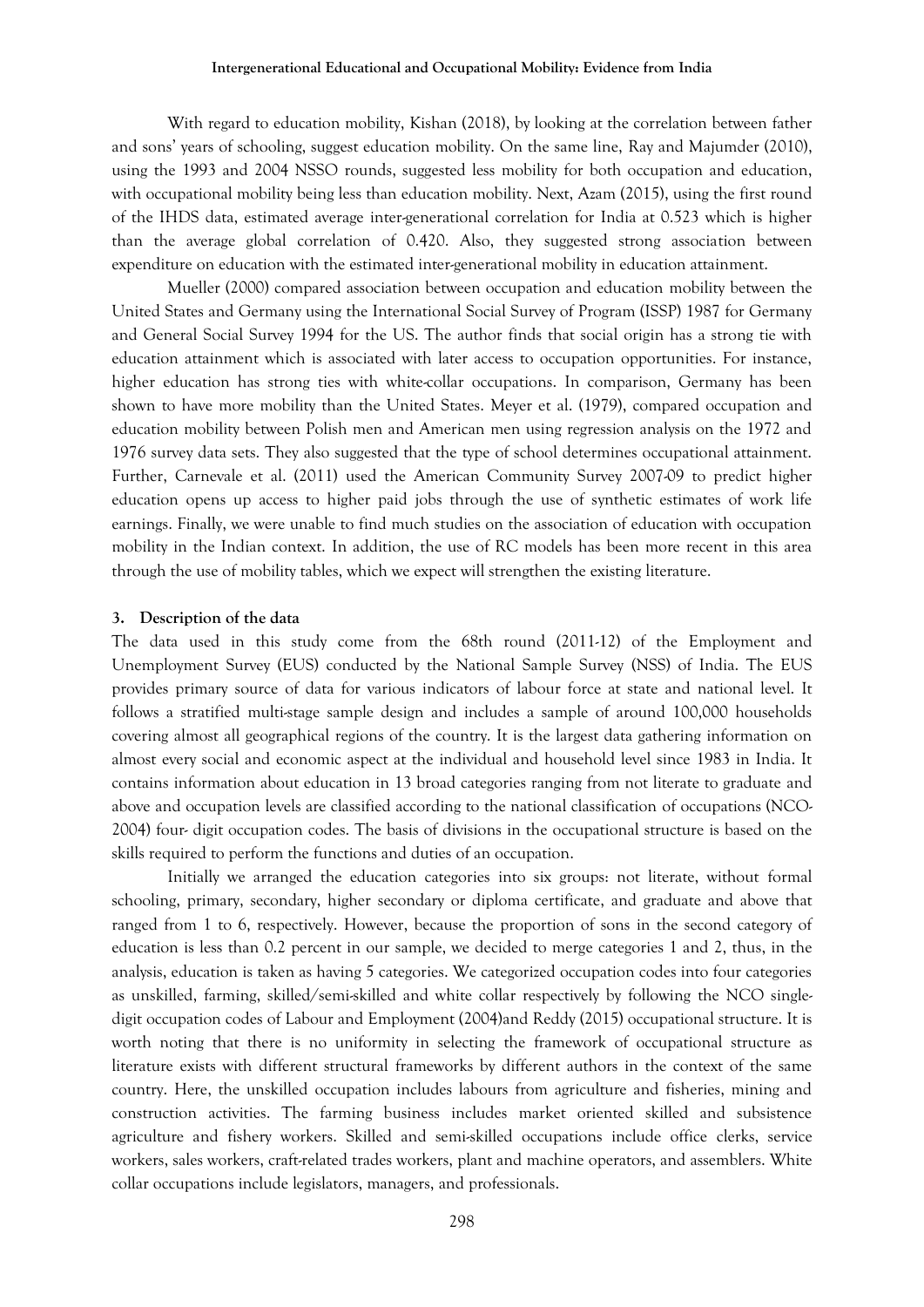The NSSO data does not contain information about parents if the person is livingseparately from his family. Therefore, in order to do study on inter-generational mobility,we selected only thosehouseholds where the working person and his father are livingtogether. Also, we concentrate on male subjects because married women in India livewith their husbands or father-in-law and the survey does not provide information on theirparents. Thus, the criteria for selecting the working sample were households where theson's age was between 16 and 45 and both father and son were not currently enrolledin any educational institution and informed about their education and occupation. Theabove criteria for sample selection provide a sample of working father and son fromwhich we removed cases where the required information was missing. In case a fatherwas living with more than one working age son, we selected only one son at random toensure that we are obtaining the record of a father and a son in our working sample. Thisprocedure led to a sample of 17410 households which is our 'working sample'.

To check whether the selection leading to our working sample is unbiased, wecompared the socio-economic characteristics of co-resident sons with sons who are livingseparately from their fathers. In practice, sons who are living on their own correspond to households with only one adult male who is of working age. We found 48390 non-coresidenthouseholds in our sample.

|                    | co-resident |       |      |          | Living on their own |       |           |  |
|--------------------|-------------|-------|------|----------|---------------------|-------|-----------|--|
| Variable           | Obs         | Mean  | SD   |          | Obs                 | Mean  | <b>SD</b> |  |
| Age                | 17410       | 26.05 | 6.20 |          | 48390               | 35.83 | 6.54      |  |
| % of Rural Pop.    | $\cdots$    | 69.09 |      | $\ldots$ | 57.87               |       |           |  |
| $%$ of SC/ST       | $\cdot$ .   | 26.45 |      | $\cdot$  | 35.83               | 6.54  |           |  |
| Years of Education | $\cdots$    | 10.09 | 3.41 |          | $\cdot$ .           | 8.84  | 4.46      |  |
| Log MPCE           | .           | 7.17  | 0.56 |          | $\cdots$            | 7.26  | 0.59      |  |

Table 1: Summary statistics for sons who are co-resident or are living on their own

Table 2: Occupational distribution of sons by living arrangement

| Description        | Score | Co-resid. | On their own |  |
|--------------------|-------|-----------|--------------|--|
| Unskilled $(U)$    |       | 15.88     | 17.55        |  |
| Farming $(F)$      |       | 29.45     | 16.66        |  |
| Skilled/Semi (S)   | 3     | 36.47     | 43.35        |  |
| White collar $(W)$ |       | 18.20     | 22.44        |  |

Table 3: Educational attainment of sons by living arrangement

| Description                   | Score | Co-resid. | On their own |
|-------------------------------|-------|-----------|--------------|
| Without Schooling (N)         |       | 6.54      | 16.80        |
| Primary $(P)$                 |       | 17.93     | 22.38        |
| Secondary (S)                 |       | 43.08     | 34.87        |
| $HSC/Diploma/Certificate$ (H) |       | 17.36     | 11.91        |
| Graduation and above $(G)$    |       | 15.09     | 14.04        |

In addition, we compared the frequency distributions relative to occupation of coresidentsons and non-co-resident sons. From table 1, we can see that except for somedifference in the age between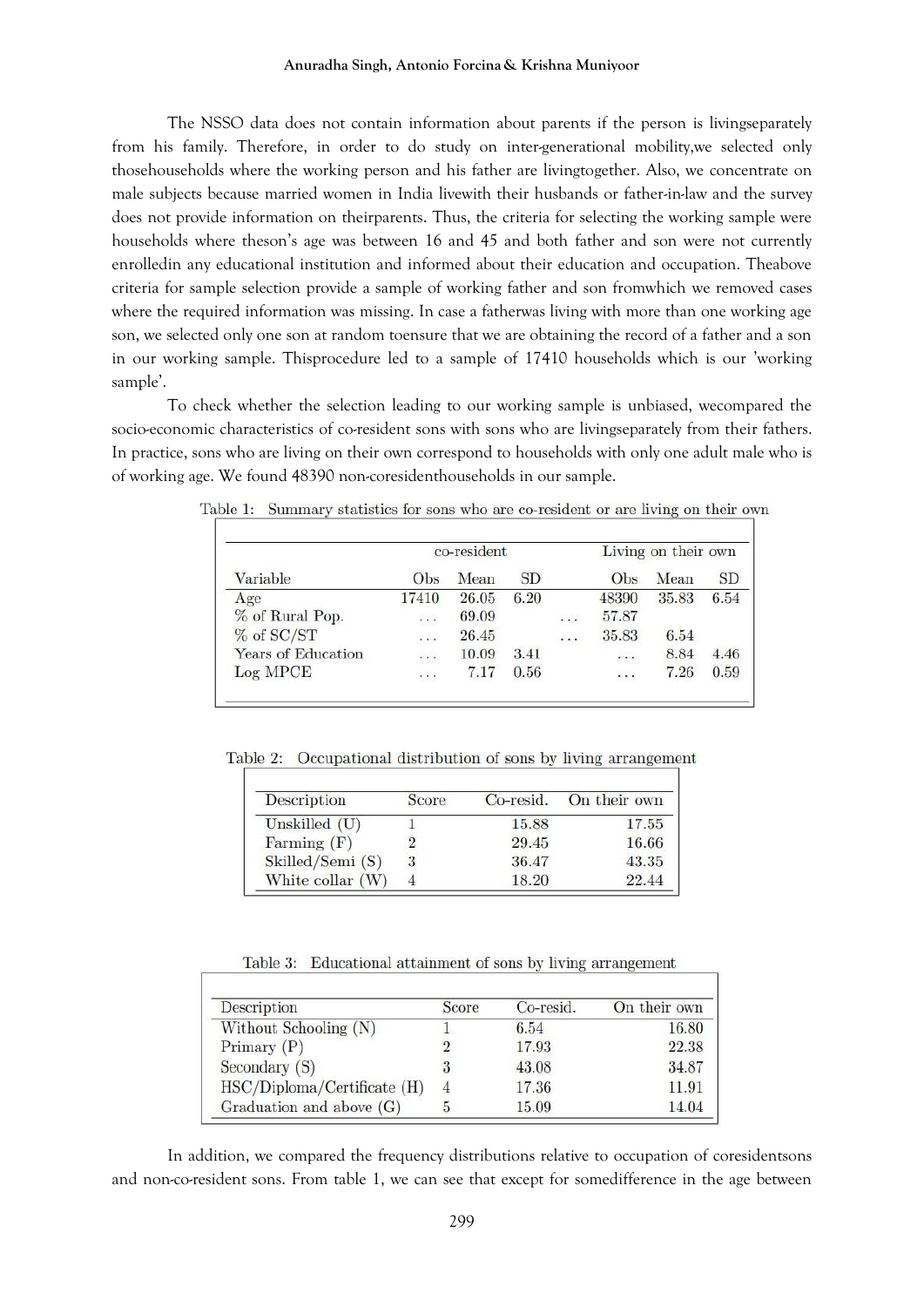both the groups; years of education and log of monthly percapita expenditure (MPCE) is not significantly different. If we look at the distribution ofoccupation of co-resident sons and non-coresident sons in Table 2, while the proportionof unskilled workers is similar between the two groups, farming occupation is moreprevalent among co-residents. And skilled/semi and white-collar occupations are moreprevalent among individuals living separately from their parents. This is due to the factthat a large proportion of co-resident families exist in rural areas and hence the proportionof coresident sons engaged in agriculture is higher than that of individuals living on theirown. If we compare the education levels of co-resident sons with sons living on theirown, then we find that the proportion of sons up to primary level education is higher inthe case of sons living separately, while co-resident sons have more persons with higher secondary and equivalent education. However, this gap was bridged between the twogroups by individuals with the similar level of graduate and above education. Thus, webelieve that our working sample involving only co-resident households is representativeand comparable, at least for the purpose of this study.

Descriptive statistics of our working sample show that the mean age of sons is 26 and father is 55. There are 6.54 percent sons without education while the father's generationcomprises 32.43 percent people without education. The sons' generation consists of43.08percent of the people with secondary education, while people with graduate andabove education is only 15.09 percent. However, it is better than the percentage ofgraduates and above in the fathers' generation, which is only 6.11 percent. Therefore,it is possible to say that the level of education has increased in the generation of sons,which is proved by the education of 10.09 average years in the sons' generation, whereearlier it was only 6.60 average years in the father's generation. If we look at thelevel of occupation, then, the sons' generation is governed by skilled and semi-skilledoccupations, which is 36.47 per cent and only 18.20 per cent white collar occupation.While, father's generation comprises mostly of farming occupation which is 38.06 percent and interestingly, no change has been recorded in the proportion of whitecollaroccupation which is 17.91 percent in father's generation also.

## **4. Statistical methods and social mobility**

Statistical methods suitable for the analysis of social mobility depend both on the natureof the data and on the purpose of the analysis. For instance, when, like in Mazumder (2015), one hasincome data at the individual level for the father and the son, methodsbased on linear regression on incomes or on the corresponding ranks may be used,depending on whether one believes that the relation is approximately linear or not.Instead, when, like in our case, data are in the form of contingency tables, methods basedon interactions are more suitable. Another important distinction is whether one aimsto summarize the overall degree of association by a single number like in Altham and Ferrie (2007) or to undertake a more analytical investigation, looking at several measuresof association at the same time.

There is substantial agreement in the literature that the set of log-linear interactionscomputed on a contingency table provide one of the best assessments of the strengthand the direction of association between the row and column variable. Clearly, strongerassociation means that the social class of the son may be more easily predicted fromthat of the father, thus, stronger association is equivalent to smaller chances of socialmobility. An important property of interaction parameters is that they are not affectedby the structure of marginal distribution. This is related to the algorithm described inAltham and Ferrie (2007) which allows to transform a given contingency table intoanother having the same set of interactions and arbitrary marginal distributions. This maybe important in the light of separating structural from relative or circulation mobility asdiscussed, for instance by Hauser and Grusky (1988) and Sobel et al. (1985).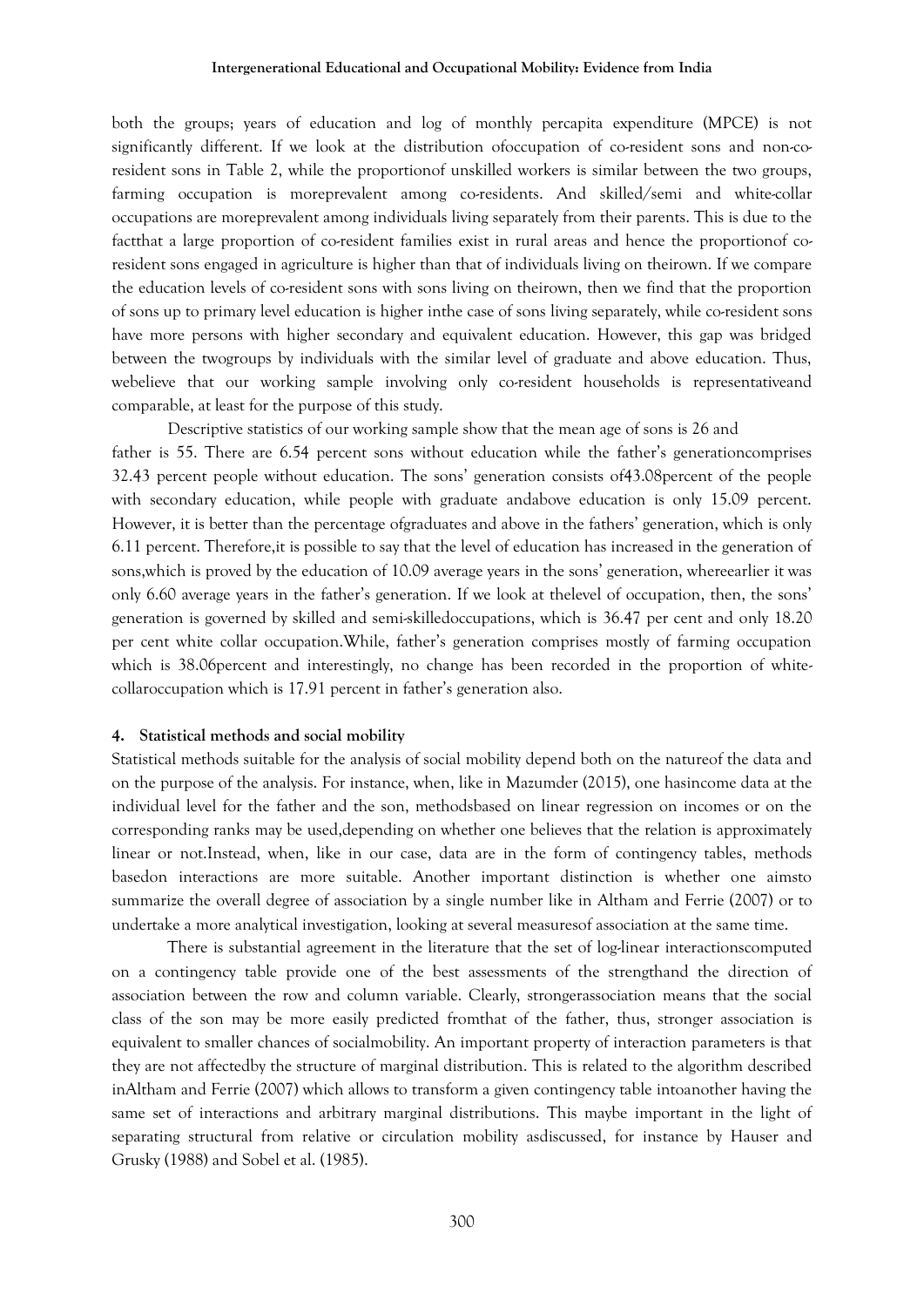#### **Anuradha Singh, Antonio Forcina & Krishna Muniyoor**

It is well known that in an r<sup>\*</sup> c contingency table, we can compute  $(r - 1)(c - 1)$  non redundant log-linear interactions measuring the degree of immobility within different subsections of the table. There are, essentially, two different strategies to deal with sucha multitude of measure: (i) to compute a unique summary measure by some appropriateaverage as in Altham and Ferrie (2007), an approach applied, for instance, in Reddy (2015), or (ii) try to fit some restricted model depending on a smaller number ofparameters, a route followed in this study where RC association models are applied.RC association models were introduced by Goodman (1981) to simplify the associationstructure without losing important information. These models have been used for theanalysis of social mobility by, for instance, Xie (1992)and Mueller (2000). An RC(1)association model has just one coefficient of intrinsic association: higher values ofthis coefficient indicate stronger association and thus lower mobility. In addition, theestimatedmodel provides a set of row and column scores from which we can measurethe relative distancebetween categories: if two categories are close to each other, thecorresponding conditional distributions are very similar.

Various extensions of log-linear interactions have been studied in order to capture morespecific features of association; they are essentially based on assigning a logit of typeL (local), G (global) or C (continuation) to the row and the column variables. A widecollection of interaction parameters obtained by combining different row and columnlogit types are studied in Douglas et al. (1990) in the context of positive association,a notion closely related to social mobility when father and son social class may beordered from lowest to highest, in that case, stronger positive association means lowermobility. Douglas et al. (1990)also provides a graphical interpretation of the differentinteraction parameters. RC association models may be used to extract the most relevantfeatures of the association structure in a social mobility table when interactions aredefined by combining row and column logit types, see for instance Bartolucci and Forcina (2002). One further extension, introduced by Kateri and Papaioannou (1994), has allowedto combine traditional RC association models, Correspondence analysis and a wholecollection of other models into a unified class of RC association models depending on ascaling factor.

The statistical methods used in this study are based on the even larger class of RCassociation models of Forcina and Kateri (2020) which allow the user to choose boththe type of interaction parameters as in Douglas et al. (1990) and the scaling factor asin Kateri and Papaioannou (1994). The advantage of this approach is that we may easilyexplore a large range of different models and select the one that is as simple as possibleand fits the data best. The strategy used in this study is to search for the smallest K suchthat an RC(K) model fits the data sufficiently well. For the three tables analysed in thisstudy, no satisfactory model with  $K = 1$  seemed to be adequate; on the other hand, it waspossible to find an RC(2) model which fits the data very accurately. While the devianceis uniquely defined, computations of the coefficients of intrinsic associations and the rowsandcolumns scores depend on row and column weights; we adopted the usual strategy(see Kateri 2014, Chap. 6) based on uniform weights. To allow a visual assessment ofthe various features involved, score plots are based on two panels, the one on the leftdisplays scores scaled to have variance equal to the corresponding coefficient of intrinsicvariation while on right vectors corresponding to row and column categories are scaled tohave unitary length. The first panel is more appropriate to assess locations and distances within rows or columns while the rightpanel is more useful to evaluate the strengthof association between row and column categories, as discussed by Goodman (1986).The strength of immobility in an RC(2) model depends on two coefficients of intrinsicassociation, where higher association means more immobility. To give an idea of thedegree of immobility implied by a given pair of coefficients, below we compare severalhypothetical versions of the association between father occupation and son education.More precisely, we consider the joint frequencies that we had got if, keeping the rowsand columns score fixed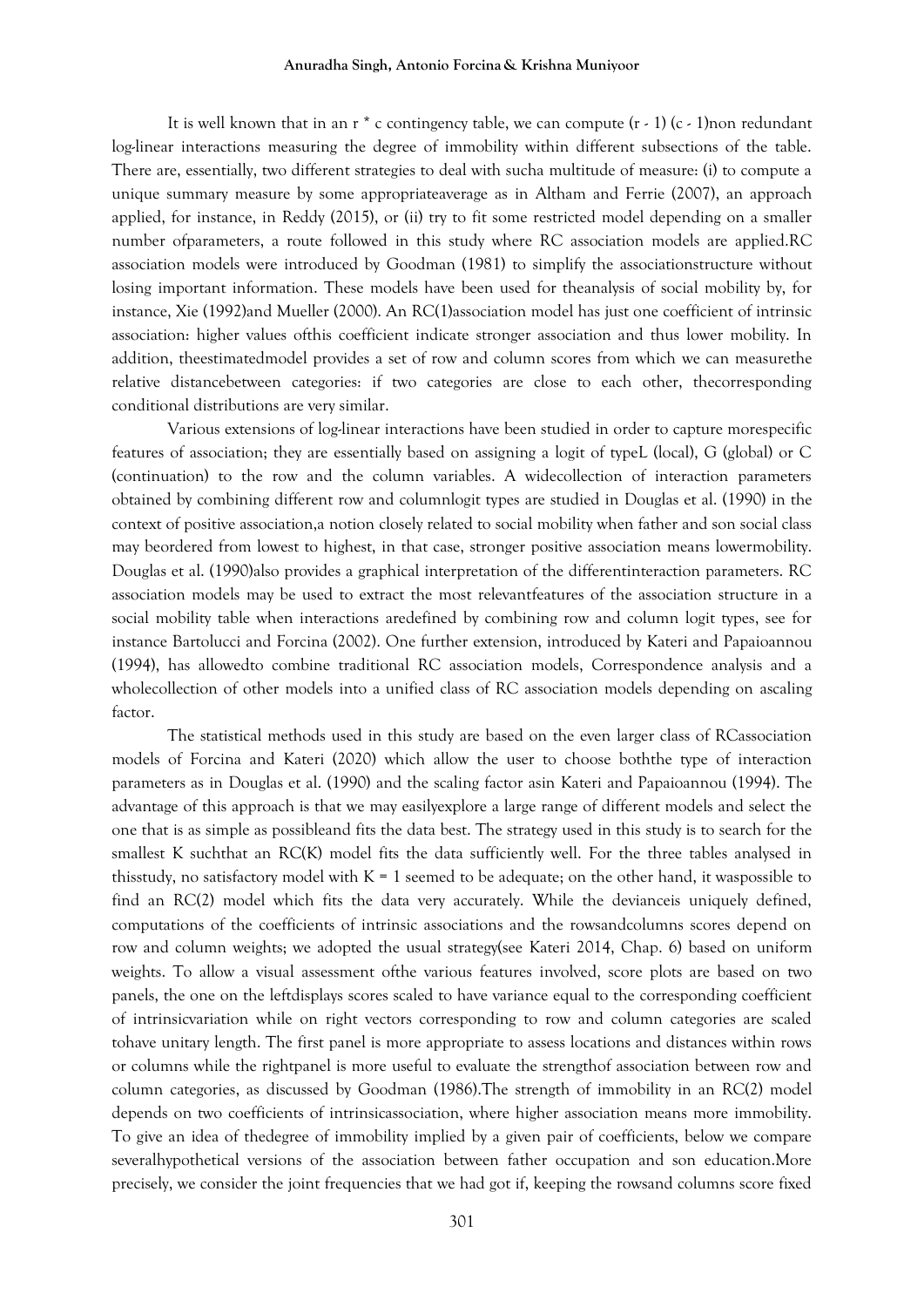to the vales estimated by the best model, the pair of coefficientsof intrinsic association, relative to the values estimated in the best fitted model were: a -the same, b - both divided by two, c - both multiplied by 2.5.

Table 4: Theoretical joint frequencies for the education of sons of fathers in U and W in three hypothetical scenarios

| Father | Son Education |      |      |      |      |  |  |
|--------|---------------|------|------|------|------|--|--|
|        | N             | P    | S    | H    | G    |  |  |
| U, a   | 525           | 1221 | 1711 | 304  | 103  |  |  |
| U, b   | 381           | 898  | 1639 | 550  | 396  |  |  |
| U, c   | 1325          | 1690 | 756  | 77   | 16   |  |  |
| W.a    | 134           | 499  | 1691 | 1073 | 1377 |  |  |
| W, b   | 207           | 707  | 2108 | 943  | 809  |  |  |
| W. c   |               | 13   | 1047 | 1609 | 2106 |  |  |

# **5. Social mobility in India**

# **5.1.Father occupation and son education**

We now study the joint distribution of father's occupation and son's educational attainment in India. This will help us understand to what extent educational attainments of the son depends on his father's occupation in the sense that father with a better occupation have better chances to invest more in the education of their sons.

Table 5: Observed joint distribution of households by father occupation and son education

| Father Occ | Son Education |      |      |      |     |  |
|------------|---------------|------|------|------|-----|--|
|            | N             | P    |      | н    | G   |  |
| U          | 331           | 720  | 1055 | 205  | 68  |  |
| F          | 410           | 1112 | 3041 | 1238 | 826 |  |
| S          | 297           | 1001 | 2366 | 900  | 721 |  |
| W          | 79            | 294  | 1042 | 705  | 999 |  |

At first, a collection of extended RC (1) models as in Forcina and Kateri (2020) were fitted by setting logit type for occupation to L because its categories are not necessarily ordered and L, G and C for education, for a range of values of the  $\lambda$  parameter; the best of these models had deviance of about 18.05 on 6 degrees of freedom, which is significant. Thus, we moved to RC (2) models: the best fit was obtained by setting logits to L for occupation and G for education with  $\lambda = 0.13$ . This model has a deviance of 0.27 on 2 degrees of freedom. The coefficients of intrinsic association are equal to 1.04 and 0.02 respectively. Two versions of the row and column scores are plotted in Figure 1.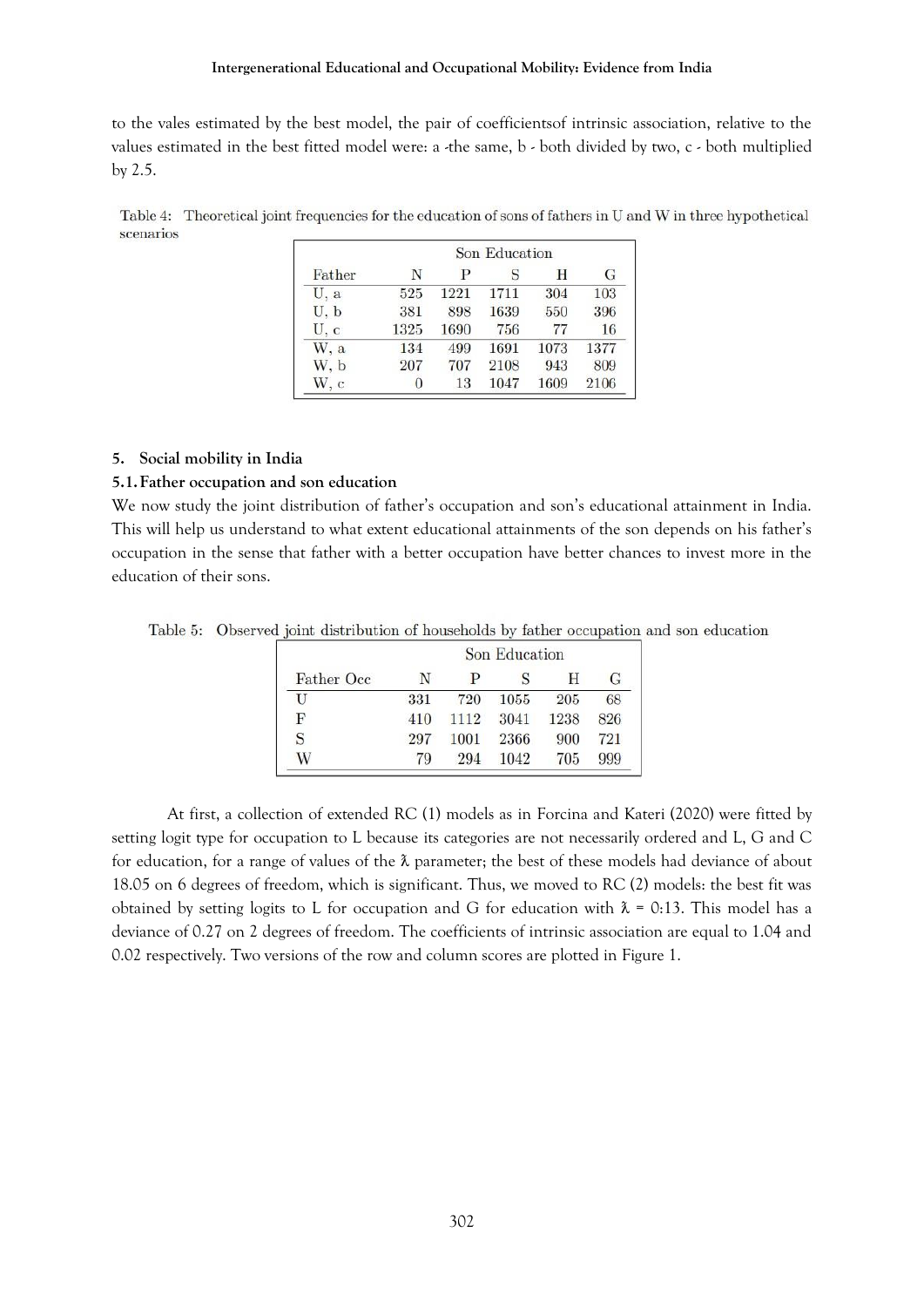

Figure 1: Left panel: plot of row (circles) and column (square) scores for the data in Table 5: right panel: row and column scores as unit vectors, row (solid line), column (dotted line)

The left panel indicates that U and W are most distant on the horizontal axis which is the most important while F and S are opposite on the vertical axis though they are almost equal on the first dimension. Categories of education are ordered from N to G on the horizontal axis while H and P being the most distant on the vertical axis. In the right panel we should look mainly at the angle between row and column points: the smaller the angle, the more closely related are the two categories. This happens mainly for W and G on one side and U and N on the other, meaning that sons of white collars are likely to graduate while sons of unskilled fathers are the most likely to reach no formal education. However, the U vector is also in between the P and S education vectors, this is because, from the frequency distribution in Table 5, we see that about 75% of the sons of unskilled father get primary or secondary education. Probably, this is the result of schemes like Sarva Shiksha Abhiyan (SSA), Mid-Day Meal Scheme, Right to Education (RTE) Act which have helped children from poor backgrounds get enrolment up to secondary level. Similarly, W is between H and G vectors, indicating sons of white collars are more likely to achieve higher secondary or graduate education. Also, F occupation is somewhere in between the pair H and S education vectors, indicating that farmer's sons are more likely to receive secondary or higher secondary education. On the whole, considering also the coefficients of intrinsic association, we may say that the effect of father occupation on son education is active but to a moderate degree. Thus, it is possible to achieve a reasonable amount of mobility in education regardless of an individual's social background. Now, it would be interesting to look towards the role of one's own education in determining one's occupation. Let us look at this in detail in the next part.

## **5.2.Son education and son occupation**

The purpose of the following analysis is to determine how much the efforts spent in getting a better education improve the chances of getting a better job, in other words we examine the role of education in achieving higher level jobs in India. It is worth noting that here strong association means, roughly, that people get the job for which they are qualified, instead, weak association indicates that other factors, like family influence and connections, play an important role.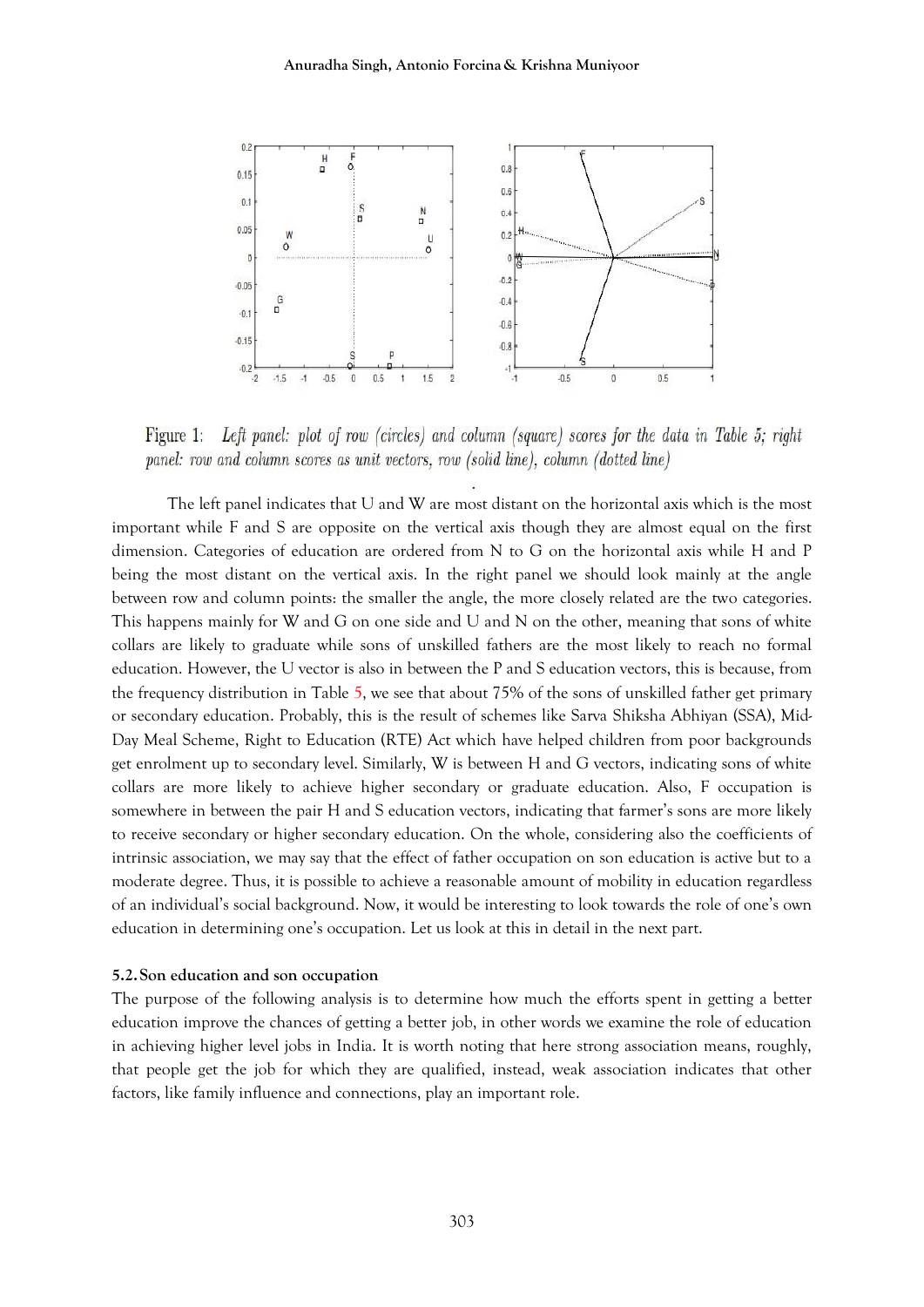|               | Son occupation |      |      |      |  |  |
|---------------|----------------|------|------|------|--|--|
| Son Education |                | F    |      |      |  |  |
| N             | 394            | 334  | 331  | 65   |  |  |
| Р             | 863            | 885  | 1161 | 222  |  |  |
|               | 1226           | 2452 | 2994 | 823  |  |  |
| H             | 217            | 935  | 1155 | 729  |  |  |
| G             | 59             | 503  | 755  | 1307 |  |  |

Table 6: Joint distribution of households by son education and son occupation

Some preliminary model selection suggested that no RC (1) model fits sufficiently well the data, so we examined a range of RC (2) models, the one with log it type C for education and L for occupation with  $\lambda$  = -0.100 fits best with a deviance of 0.29 on 2 degrees of freedom, which means an almost perfect fit. The estimated coefficients of intrinsic association are equal to 1.09 and 0.02 respectively. The row and column scores are plotted in Figure 2.



Left panel: plot of row (circles) and column (square) scores for the data in Table 6; right Figure 2: panel: row and column scores as unit vectors, row (solid line), column (dotted line)

The left panel in the plots in Figure 2indicate that, on the horizontal axis (which is the most important) education categories follow the natural order and are almost equally spaced; the vertical axis mainly differentiate between the P and the H categories. Among the occupation categories, U and W are opposite on the horizontal axis while F and S are opposite on the vertical axis. Looking at the right panel, we find that the pairs of vectors N and U, G and W, F and S are close to each other. The first pair indicates that persons with no formal education are likely to remain unskilled; the second, indicates a connection between secondary education and going into farming; the last between graduated people and white collars. The left panel indicates that the pair H, S (education)is rather close to F (occupation), however the right panel tells that H and F are not so close. Interestingly, the same results were also present in the above analysis of the association between father's occupation and son's education. Therefore, it indicates a circular pattern where sons of fathers with F or S occupation are more likely to receive H or S education and then they are again likely to continue with F or S occupation. Further, the fact that G and W are slightly close to each other, means that sons with a G+ degree have the more chances of becoming white collars. On the whole, the strength of association is only a little stronger than in the previous table, meaning that education is not the only factor that determines the kind of occupation that a person can acquire. Possibly, other factors like social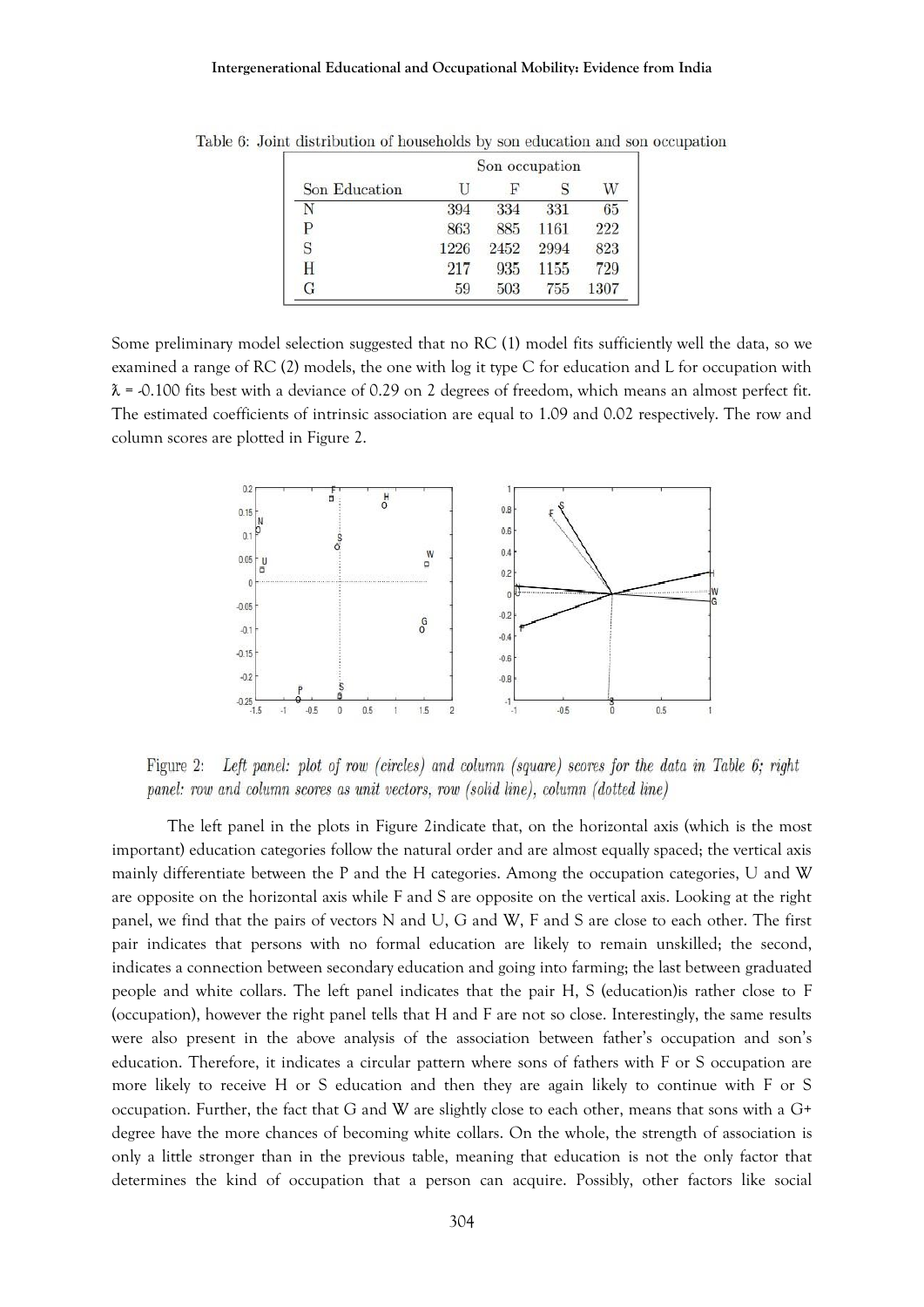background or personal linkages are also important indetermining one's occupation. We shall look towards this connection in our next section.

# **5.3. Father occupation and son occupation**

The purpose of the following analysis is to examine the shape and strength of association between father occupation and son occupation. This is important to answer the following question: the effect of father's occupation on son's occupation is only indirect, that is induced by the fact that fathers with a better occupation can afford to invest more to provide a better education to their sons who, because of their education, can get a better job, or there is also a direct effect, in the sense that the sons of fathers with a better occupation, because of family ties, can get a similar occupation even if not adequately qualified. For these data all RC (1) models fit badly irrespective of the logit types while the RC (2) fits very well, so we set both logit types to G and searched for the optimal value of  $\lambda$  which equals -1.06 with a deviance of 0.02 on 1 degree of freedom.

|                   | Son occupation |      |      |      |  |  |
|-------------------|----------------|------|------|------|--|--|
| Father occupation | ы              | н    |      | W    |  |  |
|                   | 1607           | 110  | 577  | 85   |  |  |
| F                 | 521            | 4244 | 1178 | 684  |  |  |
|                   | 468            | 446  | 3831 | 540  |  |  |
| W                 | 163            | 309  | 810  | 1837 |  |  |

Table 7: Joint distribution of households by father occupation and son occupation

The two coefficients of intrinsic association equal to 3.34 and 0.21 respectively, almost three times larger than in the previous two cases above, indicating that, probably, family ties must be operating in addition to education. The left panel indicates that both the rows and columns scores follow the same order on the horizontal axis which is the most important. Note also that each category of father occupation differs from the corresponding category of son occupation mainly on the vertical axis which suggests that, to a first approximation, sons tend to remain in the same occupation of their father; indeed, the largest frequencies are along the main diagonal inTable 7. Looking at the right panel, we see that the association is strongest betweenunskilled and farmers, intermediate between white collars and weakest between skilledworkers.

The above analysis shows that the association of father occupation to son occupationis strong. This implies that regardless of a person's education background, a son ismore likely to get the same occupation of his father. Thus, it can be concluded that theconnection is direct rather than mediated through education. If we try to match the groundreality with our results, then our results match the practical aspect prevailing in India. InIndia, it is found to a large extent that the father tries to keep his child in his profession.This may be due to less return from education as in Shrivastava et al. (2019); Aggarwal (2014) and hence father's influence in the labour market predominates in deciding hischild's profession. This is consistent with the inference that wherever there is less returnfrom education and skills, occupation pathway becomes the primary channel of intergenerational persistence (Blanden et al., 2014).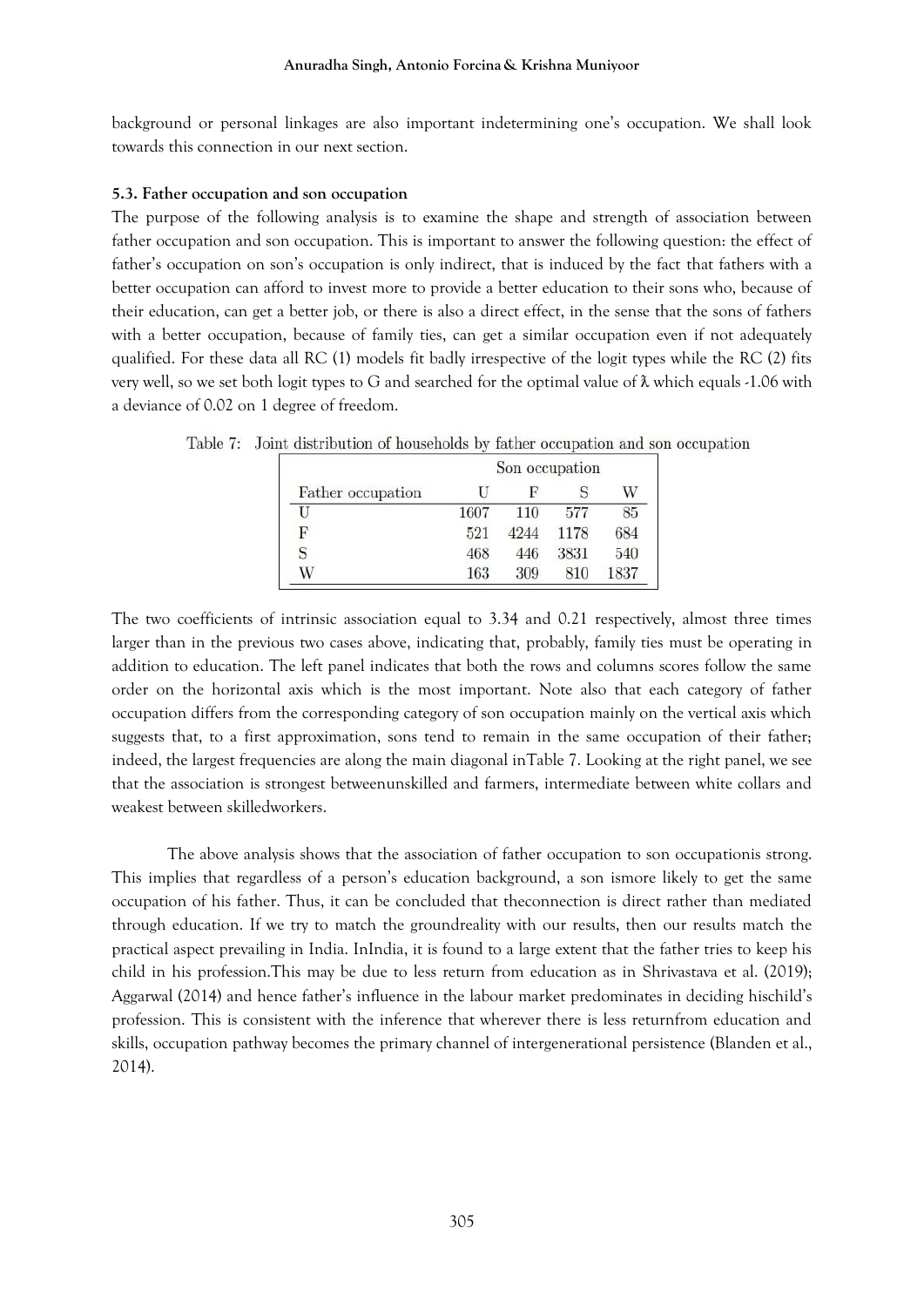#### **Intergenerational Educational and Occupational Mobility: Evidence from India**



Figure 3: Left panel: plot of row (circles) and column (square) scores for the data in Table 7: right panel: row and column scores as unit vectors, row (solid line), column (dotted line)

## **6. Conclusion**

In this paper we have investigated inter-generation social mobility in India by using the 68th round of NSSO data for 2011-12 year. Our results indicate that the association between father occupation and son educational attainments is moderate, meaning that, probably because of the present policies of the government, together family efforts, the sons coming from a modest background have over 50% chances to reach, at least, secondary education. Unfortunately, the association between son education and son occupation is also moderate, indicating that education is not the main factor that determines occupation and, thus, social position. This finding is confirmed by the fact that the association between father and son occupation is much stronger than those passing through education. This means that there are other factors that determine one's occupation apart from education. Overall, it suggests that the role of social background in deciding one's education is only moderate while the role of the same social background is strong for deciding one's occupation. The strong dependence of occupation on social background suggests that India is still not an open society and especially opportunities for work are not quite distributed.

We believe that there are three important interpretations for the above paradigms of social mobility in India. First, India's social structure evolved from a rigid caste structure but still there exist restrictions in society especially at the lower level, which do not allow certain groups to grow and take advantage of development. Second, the limited role of education in determining one's occupation also exists due to unsatisfactory quality of education in the country. This is proved by the fact that, despite several initiatives taken by the government at the lower level of education, only 9 out of 28 states have shown improvement in the School Education Quality Index (SEQI, 2019), while for 9 states it has gone down and the rest show no change as per National Institution for Transforming India (NITI Ayog). Further, if we look at India's position in advanced education, its score is 56.42 which is one of India's lowest component scores in the Social Progress Index (SPI 2020). At the same time, if we look at the component score for the quality of education of Scandinavian countries, it is quite higher than many countries in the world. Overall, their ranking in the Global Social Mobility Index 2020 and SPI 2020 is quite high and the rate of inequality is also very low in these countries. Thus, it is possible to say that social mobility, which has been seen as an important tool to bring long term equality, has a clear link with fair education and occupational opportunities in the country. Third, other important factors such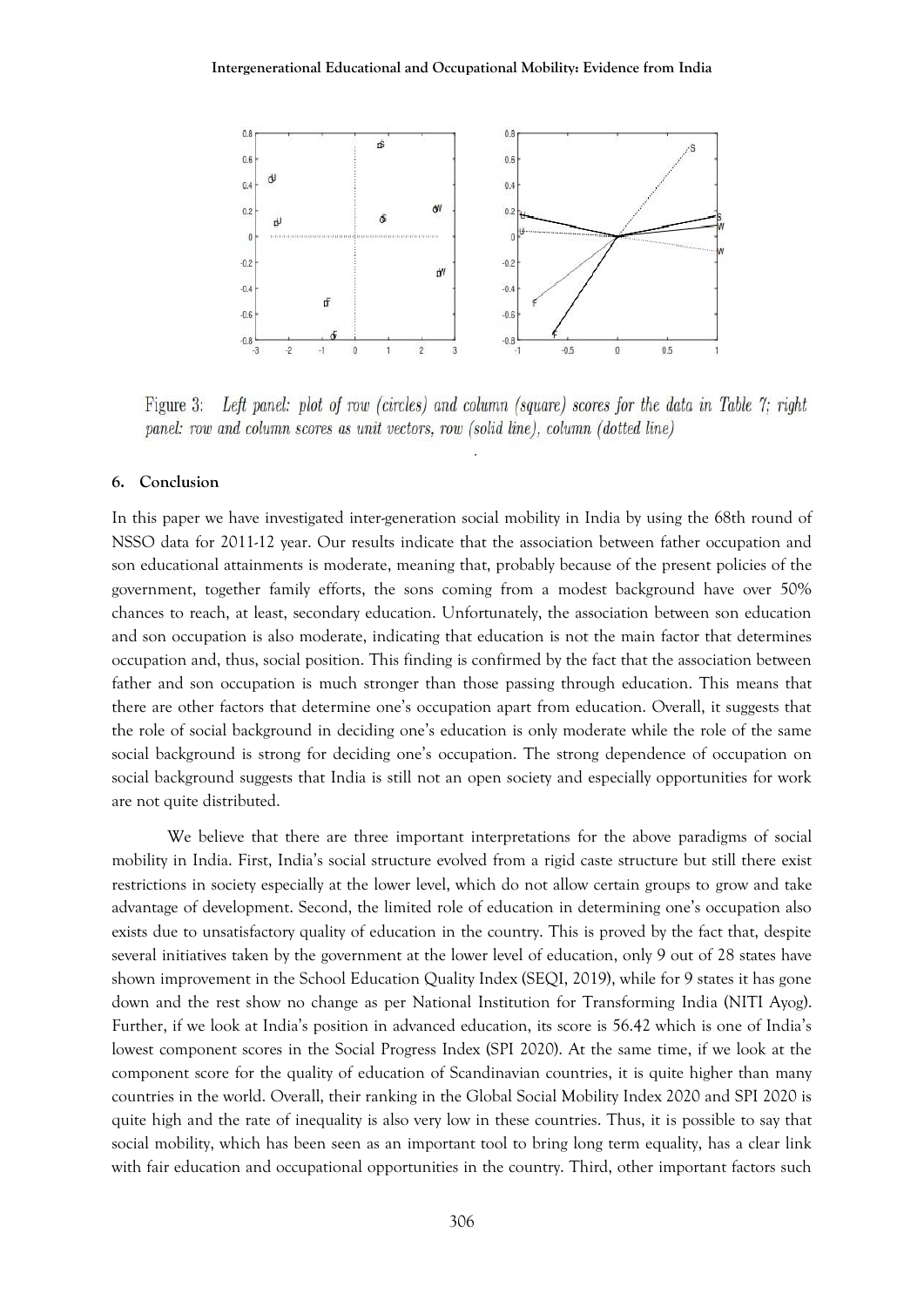#### **Anuradha Singh, Antonio Forcina & Krishna Muniyoor**

as health, infrastructure and technology are currently under development in the country, which directly contribute to the above social mobility indicators. Since India's resources are diverse and the requirements of one state may be different from others, a state-level study on social mobility indicators at the national level will help identify the lack of components at the national level and demonstrate the need for immediate improvement at the regional level. We intend to study social mobility indicators at the state level in subsequent work.

# **REFERENCES**

Aggarwal, V. (2014). *National Employability Report, Annual report 2014, accessed from http://www.aspiringminds.in/docs/national\_employabilityReport\_engineers\_annual\_report\_2014.pdf*.

Aiyar, S., & Ebeke, C. (2020). Inequality of opportunity, inequality of income and economic growth. *World Development*, *136*, 105115. https://doi.org/10.1016/j.worlddev.2020.105115

Altham, P. M. E., & Ferrie, J. P. (2007). Comparing contingency tables tools for analyzing data from two groups cross-classified by two characteristics. *Historical Methods: A Journal of Quantitative and Interdisciplinary History*, *40*(1), 3–16.

Azam, M. (2015). Intergenerational Occupational Mobility among Men in India. *Journal of Development Studies*, *51*(10), 1389–1408. https://doi.org/10.1080/00220388.2015.1036040

Bartolucci, F., & Forcina, A. (2002). Extended RC association models allowing for order restrictions and marginal modeling. *Journal of the American Statistical Association*, *97*(460), 1192–1199.

Becker, G. S., & Tomes, N. (1979). An equilibrium theory of the distribution of income and intergenerational mobility. *Journal of Political Economy*, *87*(6), 1153–1189.

Blanden, J., Haveman, R., Smeeding, T., & Wilson, K. (2014). Intergenerational Mobility in the United States and Great Britain: A Comparative Study of Parent--Child Pathways. *Review of Income and Wealth*, *60*(3), 425–449.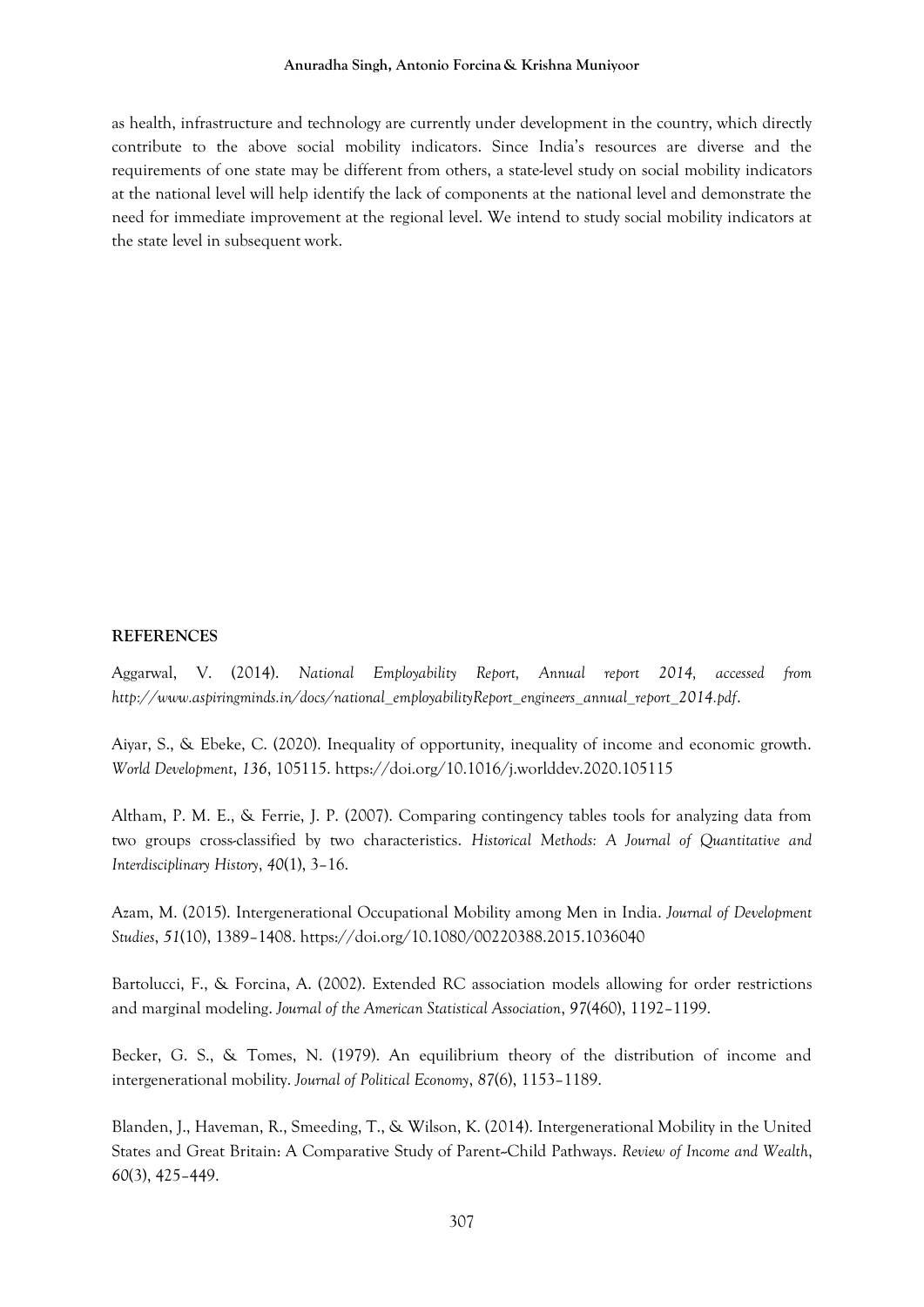Carnevale, A. P., Cheah, B., & Rose, S. J. (2011). *The College pay off*.

Chancel, L., & Piketty, T. (2019). Indian Income Inequality, 1922-2015: From British Raj to Billionaire Raj? *Review of Income and Wealth*, *65*, S33--S62.

Corak, M. (2013). Income Inequality, Equality of Opportunityand Intergenerational Mobility. *Journal of Economic Perspectives*, *27*(3), 79–102.

Corak, M. (2020). Intergenerational Mobility: What Do We Care About? What Should We Care About? *Australian Economic Review*, *53*(2), 230–240.

Deshpande, M. S. (2010). *History of the Indian Caste System and*. 35.

Douglas, R., Fienberg, S. E., Lee, M. L. T., Sampson, A. R., & Whitaker, L. R. (1990). Positive dependence concepts for ordinal contingency tables. In H. W. Block, A. R. Sampson, & T. H. Savits (Eds.), *Topics in statistical dependence: Vol. Volume 16* (pp. 189–202). Institute of Mathematical Statistics.

Erikson, R., & Goldthorpe, J. H. (2002). Intergenerational inequality: A sociological perspective. *Journal of Economic Perspectives*, *16*(3), 31–44.

Fishkin, J. (2012). The how of unequal opportunity. *Philosophical Topics*, *40*(1), 27–44. Forcina, A., & Kateri, M. (2020). *An extended class of RC associaiton models: estimation and main properties*. ArXiV.

Goodman, L. A. (1981). Association models and canonical correlation in the analysis of crossclassifications having ordered categories. *Journal of the American Statistical Association*, *76*(374), 320–334.

Goodman, L. A. (1986). Some useful extensions of the usual correspondence analysis approach and the usual log-linear models approach in the analysis of contingency tables. *International Statistical Review/Revue Internationale de Statistique*, 243–270.

Hauser, R. M., & Grusky, D. B. (1988). Cross-national variation in occupational distributions, relative mobility chances, and intergenerational shifts in occupational distributions. *American Sociological Review*, 723–741.

Haveman, R., Wolfe, B., Haveman, R., & Wolfe, B. (1995). The Determinants of Children's Attainments: A Review of Methods and Findings. *Journal of Economic Literature*, *33*(4), 1829–1878.

Hnatkovska, V., Lahiri, A., & Paul, S. B. (2013). Breaking the caste barrier: intergenerational mobility in India. *The Journal of Human Resources*, *48*(2), 435–473.

Kateri, M. (2014). *Contingency Tables Analysis: Methods and Implementations Using R*. Birkhäuser/Springer, New York.